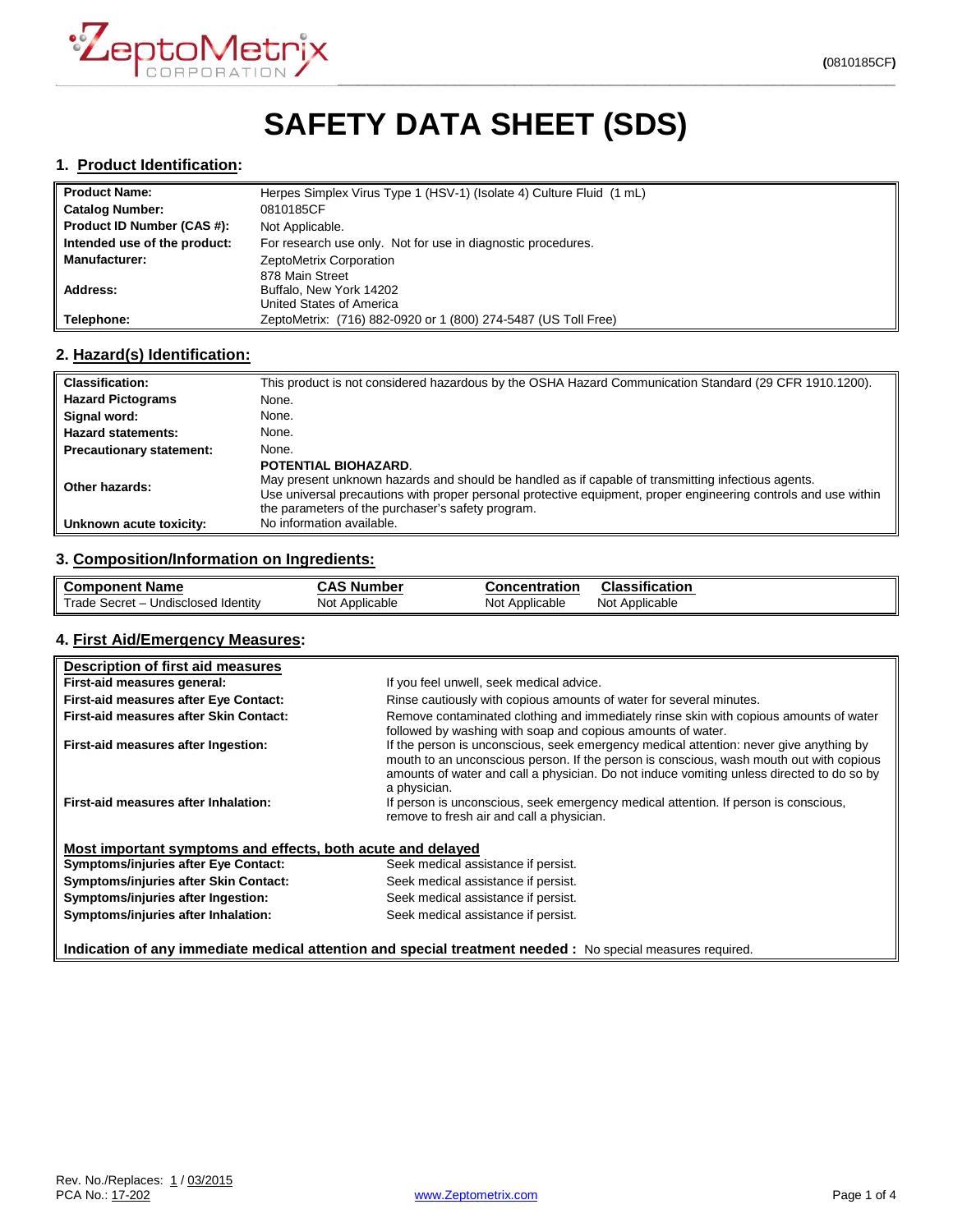

| <b>Extinguishing Media</b><br>Suitable extinguishing media: | Use an extinguishing agent suitable for the surrounding area.                              |
|-------------------------------------------------------------|--------------------------------------------------------------------------------------------|
| Unsuitable extinguishing media:                             | Use an extinguishing agent suitable for the surrounding area.                              |
|                                                             |                                                                                            |
| Special hazards arising from the substance or mixture       |                                                                                            |
| Fire hazard:                                                | No known hazards.                                                                          |
| <b>Explosion hazard:</b>                                    | No known hazards.                                                                          |
| <b>Reactivity:</b>                                          | No known hazards.                                                                          |
| <b>Advice for firefighters</b>                              |                                                                                            |
| <b>Firefighting instructions:</b>                           | Exercise caution when fighting a fire.                                                     |
| <b>Protection during firefighting:</b>                      | Firefighters should wear protective gear. Do not enter fire area without proper protective |
|                                                             | equipment, including respiratory protection.                                               |

# **6. Accidental Release Measures:**

| Personal precautions, protective equipment and emergency procedures |                                                                                  |  |
|---------------------------------------------------------------------|----------------------------------------------------------------------------------|--|
| <b>General measures:</b>                                            | Use appropriate personal protective equipment (PPE) and appropriate laboratory   |  |
|                                                                     | procedures.                                                                      |  |
|                                                                     |                                                                                  |  |
| For non-emergency personnel                                         |                                                                                  |  |
| <b>Protective equipment:</b>                                        | Use appropriate personal protective equipment (PPE).                             |  |
| <b>Emergency procedures:</b>                                        | Use appropriate emergency laboratory procedures.                                 |  |
|                                                                     |                                                                                  |  |
| For emergency responders                                            |                                                                                  |  |
| <b>Protective equipment:</b>                                        | Use appropriate personal protective equipment (PPE).                             |  |
| <b>Emergency procedures:</b>                                        | Use appropriate emergency procedures.                                            |  |
|                                                                     |                                                                                  |  |
| Methods and material for containment and cleaning up                |                                                                                  |  |
| For containment:                                                    | Contain material in accordance to State and Federal regulations.                 |  |
| Methods for cleaning up:                                            | Follow and dispose of material in accordance to State and Federal waste disposal |  |
|                                                                     | regulations.                                                                     |  |
|                                                                     |                                                                                  |  |

# **7. Handling and Storage:**

| Precautions for safe handling: | Handle in accordance with all Biosafety Level 2 procedures. Please reference the 5 <sup>th</sup><br>edition of Biosafety in Microbiological and Biomedical Laboratories (BMBL) for a detailed<br>discussion on biological safety<br>(http://www.cdc.gov/biosafety/publications/bmbl5/index.htm). |
|--------------------------------|--------------------------------------------------------------------------------------------------------------------------------------------------------------------------------------------------------------------------------------------------------------------------------------------------|
| Storage conditions:            | Keep container closed when not in use. Do not store in a frost-free freezer.                                                                                                                                                                                                                     |
| Incompatible products:         | No Data Available.                                                                                                                                                                                                                                                                               |
| Incompatible materials:        | No Data Available.                                                                                                                                                                                                                                                                               |
| Storage:                       | Recommended storage temperature -65°C.                                                                                                                                                                                                                                                           |

# **8. Exposure Controls and Personal Protection:**

| Appropriate engineering controls:<br><b>Personal Protective Equipment:</b> | Use universal precautions. Product may present unknown biohazard.<br>Use laboratory coat, protective gloves, safety glasses and suitable protective clothing. |
|----------------------------------------------------------------------------|---------------------------------------------------------------------------------------------------------------------------------------------------------------|
| Pictograms:                                                                |                                                                                                                                                               |
| <b>Eye/Face protection:</b>                                                | Wear in accordance with good laboratory practices and safety procedures.                                                                                      |
| Skin and body protection:                                                  | Wear in accordance with good laboratory practices and safety procedures.                                                                                      |
| <b>Respiratory protection:</b>                                             | Wear in accordance with good laboratory practices and safety procedures.                                                                                      |
| Hand protection:                                                           | Wear in accordance with good laboratory practices and safety procedures.                                                                                      |
| <b>Mechanical protection:</b>                                              | Wear in accordance with good laboratory practices and safety procedures.                                                                                      |
| Special work practices:                                                    | Follow purchaser's safety program.                                                                                                                            |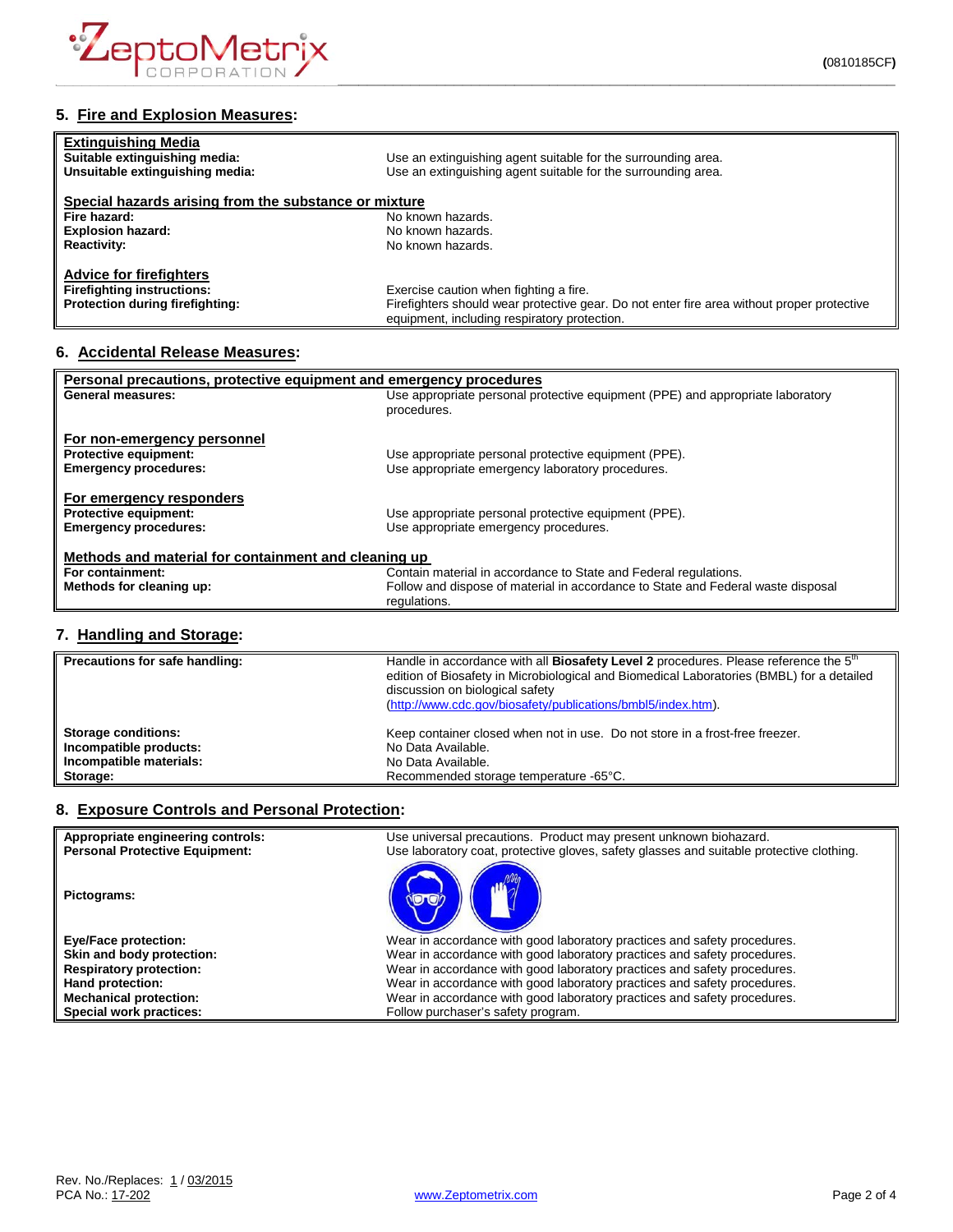

# **9. Physical and Chemical Properties:**

| <b>Physical State:</b>                        | Liquid at room temperature.                 |
|-----------------------------------------------|---------------------------------------------|
| Appearance/color:                             | Light pink, orange, or yellow-ish in color. |
| Odor:                                         | No Data Available.                          |
| Odor threshold:                               | No Data Available.                          |
| pH:                                           | No Data Available.                          |
| Melting point/freezing point:                 | No Data Available.                          |
| <b>Boiling point:</b>                         | No Data Available.                          |
| Flash point:                                  | No Data Available.                          |
| <b>Evaporation rate:</b>                      | No Data Available.                          |
| Flammability:                                 | No Data Available.                          |
| Upper/lower flammability or explosive limits: | No Data Available.                          |
| Vapor pressure:                               | No Data Available.                          |
| Vapor density:                                | No Data Available.                          |
| <b>Relative density:</b>                      | No Data Available.                          |
| Solubility(ies):                              | No Data Available.                          |
| <b>Partition coefficient:</b>                 | No Data Available.                          |
| Auto-ignition temperature:                    | No Data Available.                          |
| <b>Decomposition temperature:</b>             | No Data Available.                          |
| Viscosity:                                    | No Data Available.                          |
| <b>Other information:</b>                     | May settle. Mix gently before use.          |

# **10. Stability and Reactivity:**

| <b>Reactivity:</b>                  | No Data Available.                                                                                      |
|-------------------------------------|---------------------------------------------------------------------------------------------------------|
| Chemical stability:                 | The product is stable.                                                                                  |
| Possibility of hazardous reactions: | Under normal conditions of storage and use, hazardous reactions will not occur.                         |
| <b>Conditions to avoid:</b>         | No Data Available.                                                                                      |
| Incompatible materials:             | No Data Available.                                                                                      |
| Hazardous decomposition products:   | Under normal conditions of storage and use, hazardous decomposition products should<br>not be produced. |

# **11. Toxicological Information:**

| <b>Skin corrosion/irritation:</b>                   | No Data Available. |
|-----------------------------------------------------|--------------------|
| Eye damage/irritation:                              | No Data Available. |
| <b>Respiratory damage/irritation:</b>               | No Data Available. |
| Ingestion damage/irritation:                        | No Data Available. |
| Specific target organ toxicity (single exposure):   | No Data Available. |
| Specific target organ toxicity (repeated exposure): | No Data Available. |
| <b>Numerical measure of toxicity:</b>               | No Data Available. |
| Symptoms/injuries after skin contact:               | No Data Available. |
| Symptoms/injuries after eye contact:                | No Data Available. |
| Symptoms/injuries after inhalation:                 | No Data Available. |
| Symptoms/injuries after ingestion:                  | No Data Available. |

#### **12. Ecological Information:**

| Ecotoxicity:                      | No Data Available. |
|-----------------------------------|--------------------|
| Persistence and degradability:    | No Data Available. |
| <b>Bioaccumulative potential:</b> | No Data Available. |
| Mobility in soil:                 | No Data Available. |
| Other adverse effects:            | No Data Available. |

#### **13. Disposal Information:**

| ML<br>oв.<br>50<br>- - | State<br>and<br>local<br>1.0 <sub>m</sub><br>- -<br>$\overline{a}$<br>- 스<br>י הווה<br>.00<br>,,,<br>. Ir<br>~<br>$\epsilon$<br>.ore<br>$\overline{\phantom{a}}$<br>$\sim$<br>ы.<br>-<br>.107<br>৴౹៶<br>วเเ<br><b>EULDI</b> 13.<br>.<br>. . |
|------------------------|---------------------------------------------------------------------------------------------------------------------------------------------------------------------------------------------------------------------------------------------|
|                        |                                                                                                                                                                                                                                             |

# **14. Transport Information:**

| UN number                                                            | UN3373                                    |
|----------------------------------------------------------------------|-------------------------------------------|
| UN proper shipping name                                              | Biological Substance, Category B.         |
| <b>Hazard Class</b>                                                  | 6.2                                       |
| Packing group                                                        | None.                                     |
| <b>Environmental hazards</b>                                         | No data available.                        |
| <b>Transport in bulk</b><br>(According to MARPOL 73/78 and IBC Code) | Packing Instruction: P650                 |
| <b>Special precautions</b>                                           | May require Biosafety Level 2 Laboratory. |